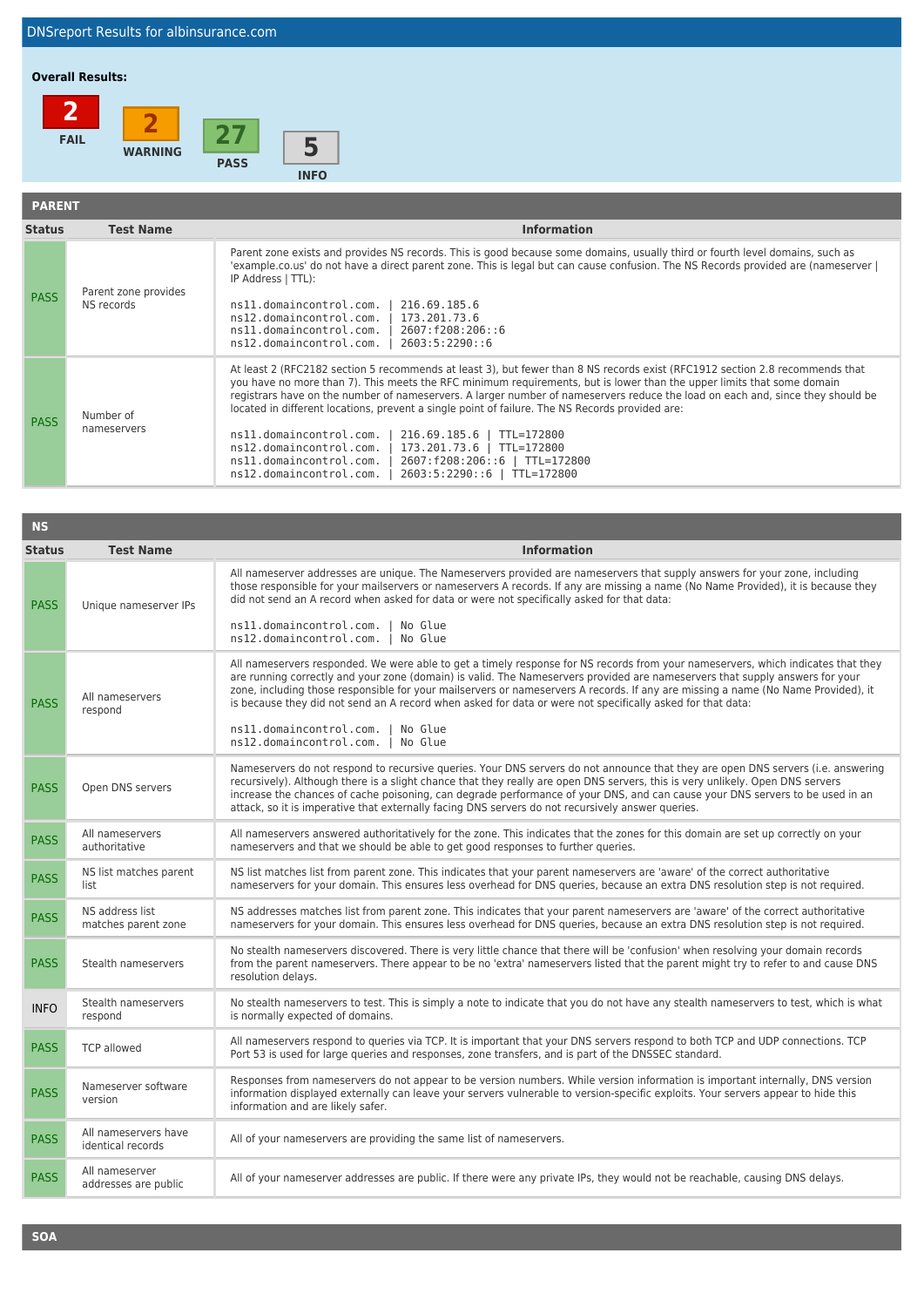| <b>Status</b> | <b>Test Name</b>     | <b>Information</b>                                                                                                                                                                                                                                                                                                                                                                                                                         |
|---------------|----------------------|--------------------------------------------------------------------------------------------------------------------------------------------------------------------------------------------------------------------------------------------------------------------------------------------------------------------------------------------------------------------------------------------------------------------------------------------|
| <b>PASS</b>   | SOA record check     | All nameservers provided a SOA record for the zone. This is good because your nameservers should be configured in a master slave<br>relationship, which allows uniform updates and agreement of resource record data. The SOA records provided are:<br>Primary nameserver: ns11.domaincontrol.com.<br>Hostmaster E-mail address: dns@jomax.net.<br>Serial #: 2018061802<br>Refresh: 28800<br>Retry: 7200<br>Expire: 604800<br>Minimum: 600 |
| <b>PASS</b>   | SOA serial agreement | All nameserver SOAs agree on the serial number. This means that your nameservers are using the same data (unless you have<br>different sets of data with the same serial number, which would be very bad)!                                                                                                                                                                                                                                 |
| <b>WARN</b>   | SOA field check      | One or more SOA fields are outside recommended ranges. Values that are out of specifications could cause delays in record updates<br>or unnecessary network traffic. The SOA fields out of range are:<br>604800   EXPIRE - RFC1912 suggests a value between 1209600 to 2419200.<br>expire                                                                                                                                                  |

| <b>MX</b>     |                                       |                                                                                                                                                                                                                                                                                                                                                                                                                                                                                                                                                            |
|---------------|---------------------------------------|------------------------------------------------------------------------------------------------------------------------------------------------------------------------------------------------------------------------------------------------------------------------------------------------------------------------------------------------------------------------------------------------------------------------------------------------------------------------------------------------------------------------------------------------------------|
| <b>Status</b> | <b>Test Name</b>                      | <b>Information</b>                                                                                                                                                                                                                                                                                                                                                                                                                                                                                                                                         |
| <b>PASS</b>   | MX records check                      | Two or more different MX records exist within the zone. This is good and ensures consistent and fail-safe mail deliverability. The MX<br>records are:<br>preference = $\theta$ smtp.secureserver.net. $[68.178.213.37]$<br>preference = 10 mailstore1.secureserver.net. [72.167.238.32]                                                                                                                                                                                                                                                                    |
| <b>PASS</b>   | Differing mailserver<br>addresses     | All hostnames referenced by MX records resolve to different IP addresses. It is important that you have different IP addresses for<br>your MX records, as it ensures that there is not a single point of failure for mail delivery. The hostname IP addresses are:<br>216.69.185.6 has smtp.secureserver.net.   68.178.213.37 listed.<br>216.69.185.6 has mailstorel.secureserver.net.   72.167.238.32 listed.<br>173.201.73.6 has smtp.secureserver.net.   68.178.213.37 listed.<br>173.201.73.6 has mailstorel.secureserver.net.   72.167.238.32 listed. |
| <b>PASS</b>   | Reverse DNS entries<br>for MX servers | All addresses referenced by MX records have matching reverse DNS entries. This is good because many mail platforms and spam-<br>prevention schemes require consistency between MX hostnames and IP address PTR records, aka reverse DNS.                                                                                                                                                                                                                                                                                                                   |

| <b>MAIL</b>   |                              |                                                                                                                                                                                                                                                                                                                                                                                                                                                                                                                                                                                                                                                                                                                                                                                                              |
|---------------|------------------------------|--------------------------------------------------------------------------------------------------------------------------------------------------------------------------------------------------------------------------------------------------------------------------------------------------------------------------------------------------------------------------------------------------------------------------------------------------------------------------------------------------------------------------------------------------------------------------------------------------------------------------------------------------------------------------------------------------------------------------------------------------------------------------------------------------------------|
| <b>Status</b> | <b>Test Name</b>             | <b>Information</b>                                                                                                                                                                                                                                                                                                                                                                                                                                                                                                                                                                                                                                                                                                                                                                                           |
| <b>PASS</b>   | All IP addresses public      | All mailserver IP addresses are public. If there were any private IPs, they would not be reachable.                                                                                                                                                                                                                                                                                                                                                                                                                                                                                                                                                                                                                                                                                                          |
| <b>PASS</b>   | Connect to mail server       | All connections to Mailservers port 25 are successful. The standard port for SMTP transactions is 25, so your servers should be<br>operating on that port. The Mailserver addresses are:<br>68.178.213.37   connected<br>72.167.238.32   connected                                                                                                                                                                                                                                                                                                                                                                                                                                                                                                                                                           |
| <b>PASS</b>   | <b>SMTP</b> banner           | All banner greetings comply with SMTP specified format.<br>68.178.213.37  <br>220 p3plibsmtp02-10.prod.phx3.secureserver.net bizsmtp ESMTP server ready<br>72.167.238.32   220 p3plibsmtp01-15.prod.phx3.secureserver.net bizsmtp ESMTP server ready                                                                                                                                                                                                                                                                                                                                                                                                                                                                                                                                                         |
| <b>WARN</b>   | SMTP greeting                | Malformed greeting or no A records found matching banner text for following servers, and banner is not an address literal. RFC5321<br>requires one or the other (should not be a CNAME). If this is not set correctly, some mail platforms will reject or delay mail from you,<br>and can cause hard to diagnose issues with deliverability. Mailserver details:<br>68.178.213.37   WARNING: The hostname in the SMTP greeting does not match the reverse DNS (PTR)<br>record for your mail server. This probably won't cause any harm, but may be a technical violation<br>of RFC5321<br>72.167.238.32   WARNING: The hostname in the SMTP greeting does not match the reverse DNS (PTR)<br>record for your mail server. This probably won't cause any harm, but may be a technical violation<br>of RFC5321 |
| <b>PASS</b>   | Acceptance of NULL<br>sender | Mailserver accepts mail from the null sender address. Mailservers are required to accept mail from a null sender, because this is<br>how delivery status notifications/DSNs are delivered.<br>68.178.213.37   250 2.1.0 $\leq$ sender ok<br>72.167.238.32   250 2.1.0 <> sender ok                                                                                                                                                                                                                                                                                                                                                                                                                                                                                                                           |
| <b>FAIL</b>   | Acceptance of<br>postmaster  | Mailserver rejected mail to postmaster. Mailservers are required by RFC822 6.3, RFC1123 5.2.7, and RFC2821 4.5.1 to have a valid<br>postmaster address that is accepting mail. The Mailserver provided is:<br>68.178.213.37   unexpected response to [RCPT TO: <postmaster@albinsurance.com>]   550 5.1.1<br/><postmaster@albinsurance.com> Recipient not found. <http: irbounce="" x.co=""><br/>72.167.238.32   unexpected response to [RCPT TO: <postmaster@albinsurance.com>]   550 5.1.1<br/><postmaster@albinsurance.com> Recipient not found. <http: irbounce="" x.co=""></http:></postmaster@albinsurance.com></postmaster@albinsurance.com></http:></postmaster@albinsurance.com></postmaster@albinsurance.com>                                                                                      |
| <b>FAIL</b>   | Acceptance of abuse          | Mailserver rejected mail to abuse. Mailservers are required by RFC2142 Section 2 to have a valid abuse address that is accepting<br>mail.<br>68.178.213.37   unexpected response to [RCPT TO: <abuse@albinsurance.com>]   550 5.1.1<br/><abuse@albinsurance.com> Recipient not found. <http: irbounce="" x.co=""><br/>72.167.238.32   unexpected response to [RCPT TO: <abuse@albinsurance.com>]   550 5.1.1<br/><abuse@albinsurance.com> Recipient not found. <http: irbounce="" x.co=""></http:></abuse@albinsurance.com></abuse@albinsurance.com></http:></abuse@albinsurance.com></abuse@albinsurance.com>                                                                                                                                                                                               |